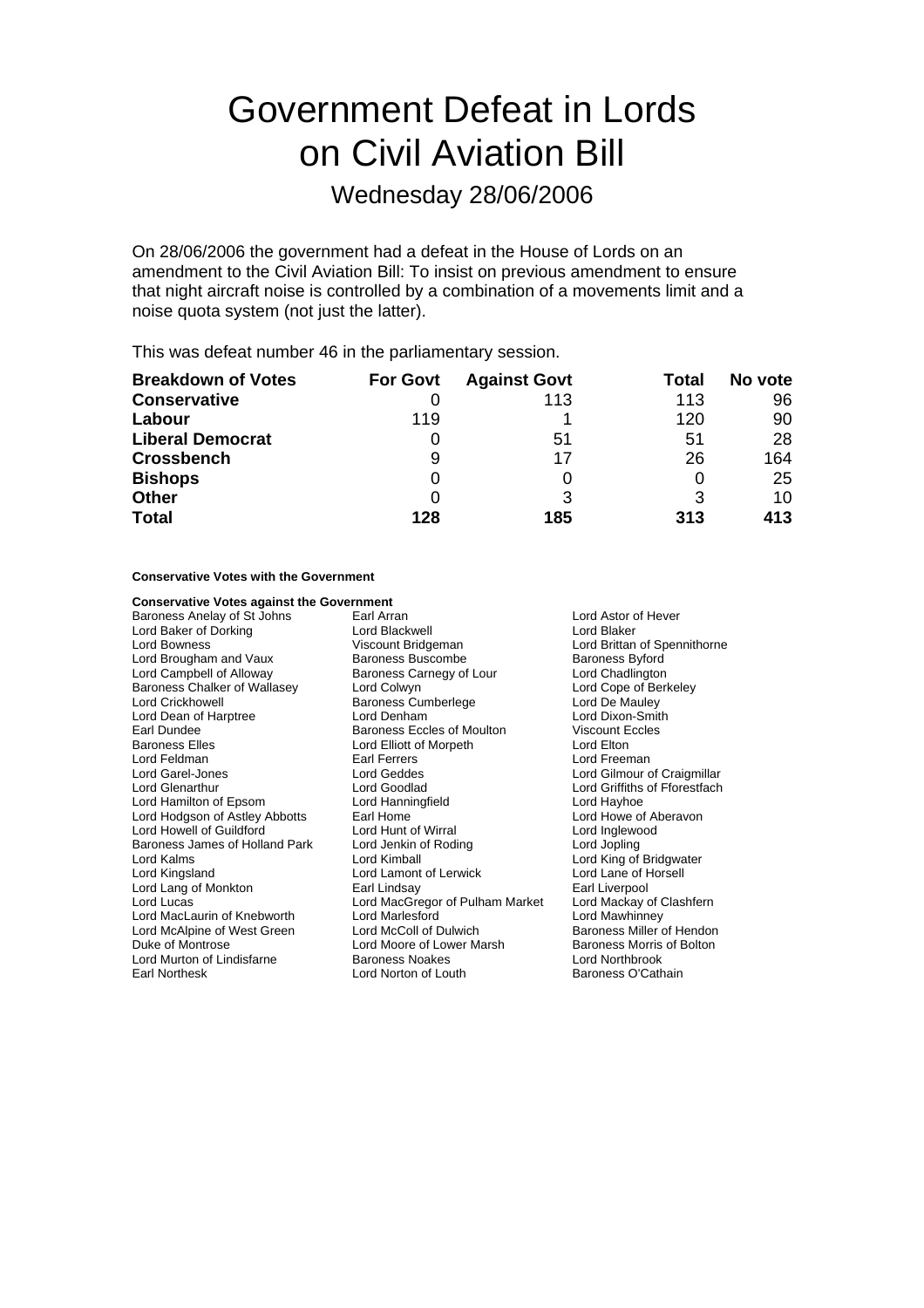Lord Renton of Mount Harry Lord Roberts of Concrete Lord Roberts of Control Control Baroness Sharples Lord Skelmersdale Lord St John of Fawsley<br>
Lord Tebbit Baroness Thatcher Baroness Trumpington **Example 1** Lord Tugendhat Baroness Verma

#### **Labour Votes with the Government**

Lord Alli Lord Anderson of Swansea<br>Lord Archer of Sandwell Baroness Ashton of Upholla Lord Bassam of Brighton Lord Bhatta<br>Lord Borries Baroness Baroness Baroness Baroness Baroness Baroness Baroness Baroness Baroness Baroness Barones Lord Davies of Oldham Baroness Farrington of Ribbleton Lord Filkin<br>Lord Fyfe of Fairfield Baroness Gale Lord Hunt of Kings Heath Lord Irvine of Lairg<br>
Lord Jones Lord Judd Lord King of West Bromwich Lord Kirkhill<br>
Lord Leitch Lord Lipsey Lord Morris of Handsworth Lord Patel of Bl<br>Lord Prvs-Davies **Baroness Quin** Baroness Taylor of Bolton Baroness Warwick of Undercliffe Baroness Whitaker<br>Lord Williams of Elvel Baroness Whitaker

Earl Onslow **Baroness Oppenheim-Barnes** Lord Palumbo<br>
Lord Patten Lord Peyton of Yeovil Cord Pilkingtor Lord Patten **Lord Peyton of Yeovil** Lord Patten Lord Pilkington of Oxenford<br>Baroness Platt of Writtle **Lord Pilkington Lord Pilkington Lord A** Lord Plummer of St Marvleb Baroness Platt of Writtle **Lord Plumb** Lord Plumb Lord Plummer of St Marylebone<br>Baroness Rawlings **Lord Realter Lord Realter Corp.** Lord Renfrew of Kaimsthorn Lord Reay Lord Renfrew of Kaimsthorn<br>
Lord Roberts of Conwy Baroness Seccombe Lord Selsdon **Baroness Sharples** Lord Shaw of Northstead Lord Skelmersdale Lord St Lord St John of Fawsley Lord Stewartby Lord Tuatcher Viscount Trenchard<br>
Lord Tugendhat Viscount Ullswater Lord Wakeham Lord Waldegrave of North Hill<br>
Baroness Wilcox<br>
Lord Windlesham Lord Windlesham

Baroness Adams of Craigielea Lord Adonis Lord Ahmed Baroness Ashton of Upholland Lord Bach<br>
Lord Bhattacharyya 
Baroness Billingham Lord Borrie Lord Bragg Lord Brooke of Alverthorpe Lord Campbell-Savours Lord Christopher Lord Clark of Windermere Lord Clarke of Hampstead Lord Clinton-Davis<br>
Lord Corbett of Castle Vale Baroness David Lord Davidson of C **Baroness David**<br>
Lord Davies of Coitv<br>
Lord Dixon<br>
Lord Dixon Lord Drayson **Lord Dubs** Lord Dubs Lord Elder Lord Elder<br>
Lord Evans of Temple Guiting Lord Evans of Parkside **Lord Baroness Falkender** Lord Evans of Temple Guiting Lord Evans of Parkside Baroness Falkender<br>Baroness Farrington of Ribbleton Lord Filkin Corp Lord Foulkes of Cumnock Baroness Golding The Lord Goldsmith Corporation Baroness Goudie<br>Lord Gould of Brookwood Baroness Gould of Potternewton Lord Grantchester Lord Gould of Brookwood Baroness Gould of Potternewton Lord Grantche<br>Lord Grocott Lord Harris of Haringey Lord Harrison Lord Harris of Haringey Lord Hart of Chilton Lord Haskel Lord Haworth Baroness Hayman **Baroness Henig** Baroness Henig Lord Hogg of Cumbernauld<br>Baroness Hollis of Heigham Lord Howarth of Newport Baroness Howells of St Dav Baroness Hollis of Heigham Lord Howarth of Newport Baroness Howells of St Davids<br>
Lord Hoyle Lord Hoyle Lord Hughes of Woodside Lord Hoyle<br>
Lord Irvine of Lairo<br>
Lord Janner of Braunstone Lord Jones The Shaws Lord Judd Cord Judd Baroness Kennedy of The Shaws<br>
Lord King of West Bromwich Lord Kirkhill Lord Cord Lea of Crondall Lord Lofthouse of Pontefract Lord Macdonald of Tradeston Lord MacKenzie of Culkein<br>Lord Mackenzie of Framwellgate Baroness Mallalieu Baroness Massey of Darwen Lord Mackenzie of Framwellgate Baroness Mallalieu Baroness Manuscus Baroness Ma<br>Lord Maxton Baroness Mackenzie of Luton Lord Moonie Lord Maxton **Lord McKenzie of Luton** Lord Moonie<br>
Baroness Morgan of Huyton **Baroness Morris of Yardley** Lord Morris of Aberavon Baroness Morgan of Huyton Baroness Morris of Yardley Lord Morris of Aberav<br>
Lord Morris of Handsworth Lord Patel of Blackburn Baroness Pitkeathley Lord Rea **Baroness Rendell of Babergh** Lord Richard Lord Rooker Lord Rosser Lord Rosser Lord Rowlands<br>
Baroness Royall of Blaisdon Lord Sainsbury of Turville Baroness Scotla Baroness Royall of Blaisdon Lord Sainsbury of Turville Baroness Scotland of Asthal<br>
Lord Sheldon Ciscount Simon Ciscount Simon Lord Smith of Finsbury Lord Sheldon **Viscount Simon** Lord Smith of Finsbury<br>
Lord Soley **Connect Symon Connect Symons of Vernham Dean** Lord Taylor of Blackburn Baroness Symons of Vernham Dean Lord Taylor of Baroness Thornton Lord Triesman Lord Truscott **Cammicular Lord Turnicliffe** Lord Turnberg<br>
Baroness Turner of Camden Baroness Uddin Lord Warner Baroness Turner of Camden Baroness Uddin Furner and Lord Warner Communist Communist Communist Communist Commun<br>Baroness Warwick of Undercliffe Baroness Whitaker Furner Baroness Wilkins Lord Woolmer of Leeds

Lord Wade of Chorlton<br>Lord Walker of Worcester

**Baroness Gibson of Market Rasen** Baroness Lockwood Baroness Ramsay of Cartvale

**Labour Votes against the Government** Lord Berkeley